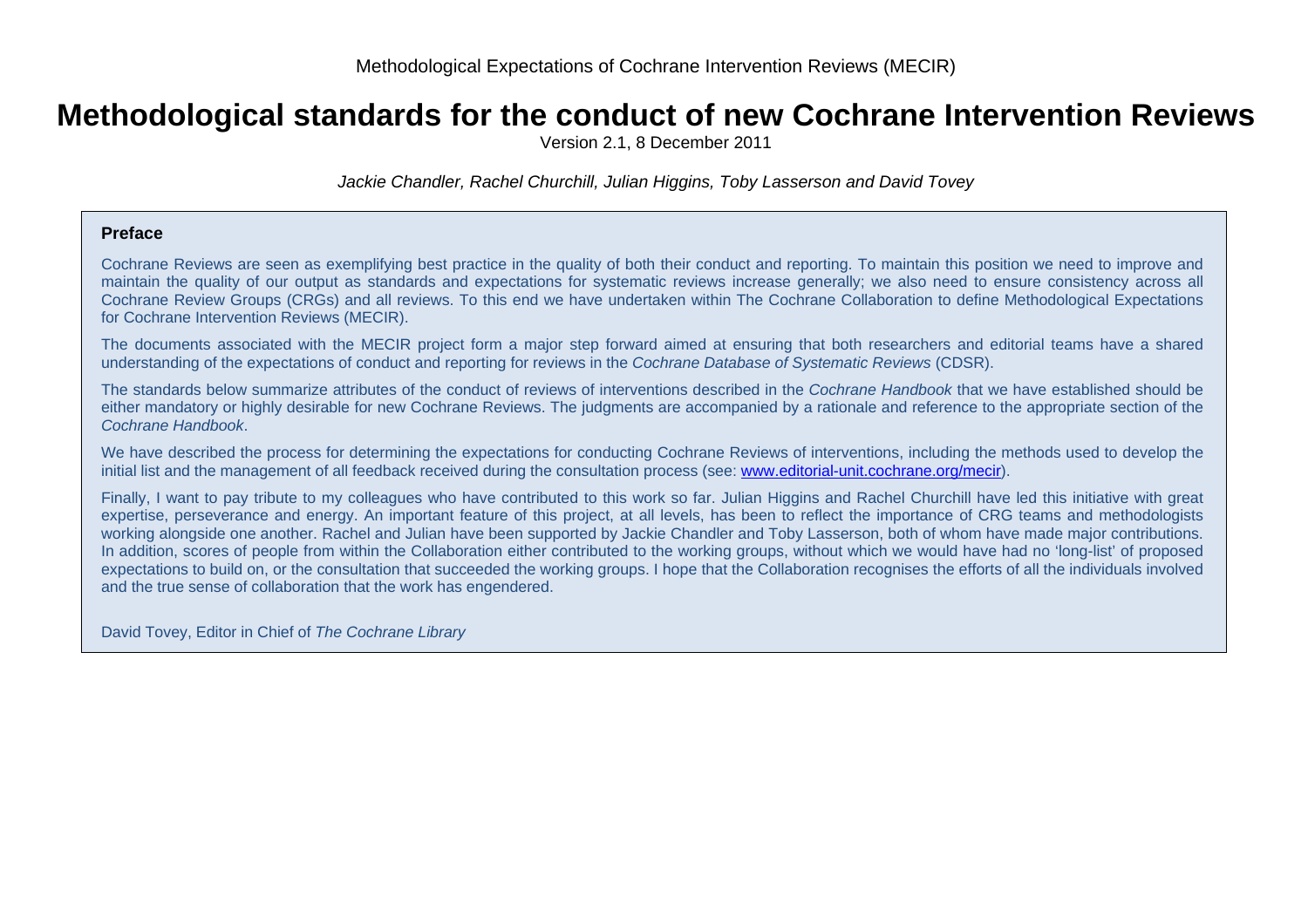## **Methodological standards for the conduct of Cochrane Intervention Reviews**

Version 2, 15 November 2011

Status: Mandatory means that a new review should not be published if this is not done. Highly desirable means that this should generally be done, but that there are justifiable exceptions.

| <b>Item</b><br>No. | <b>Status</b>       | Item name                                            | <b>Standard</b>                                                                                                                                                                                                                                                                                                                                                                                     | <b>Rationale and elaboration</b>                                                                                                                                                                                                                                                                                                                                                                                                                                                                  | Relevant<br>section(s)<br>in the<br><b>Handbook</b><br>(5.1) |
|--------------------|---------------------|------------------------------------------------------|-----------------------------------------------------------------------------------------------------------------------------------------------------------------------------------------------------------------------------------------------------------------------------------------------------------------------------------------------------------------------------------------------------|---------------------------------------------------------------------------------------------------------------------------------------------------------------------------------------------------------------------------------------------------------------------------------------------------------------------------------------------------------------------------------------------------------------------------------------------------------------------------------------------------|--------------------------------------------------------------|
|                    |                     |                                                      | Setting the research question (s) to inform the scope of the review                                                                                                                                                                                                                                                                                                                                 |                                                                                                                                                                                                                                                                                                                                                                                                                                                                                                   |                                                              |
|                    | Mandatory           | Formulating<br>review questions                      | Ensure that the review question and<br>particularly the outcomes of interest,<br>address issues that are important to<br>stakeholders such as consumers, health<br>professionals and policy makers.                                                                                                                                                                                                 | Cochrane reviews are intended to support clinical practice and policy, not just<br>scientific curiosity. The needs of consumers play a central role in Cochrane Reviews<br>and they can play an important role in defining the review question. Qualitative<br>research, i.e. studies that explore the experience of those involved in providing and<br>receiving interventions, and studies evaluating factors that shape the<br>implementation of interventions, might be used in the same way. | 2.3.2<br>2.3.4<br>17.2<br>20.2.2                             |
| $\overline{2}$     | Mandatory           | Pre-defining<br>objectives                           | Define in advance the objectives of the<br>review, including participants, interventions,<br>comparators and outcomes.                                                                                                                                                                                                                                                                              | Objectives give the review focus and must be clear before appropriate eligibility<br>criteria can be developed. If the review will address multiple interventions, clarity is<br>required on how these will be addressed (e.g. summarized separately, combined or<br>explicitly compared).                                                                                                                                                                                                        | 5.1.1                                                        |
| $\overline{3}$     | Mandatory           | Considering<br>potential adverse<br>effects          | Consider any important potential adverse<br>effects of the intervention(s) and ensure that<br>they are addressed.                                                                                                                                                                                                                                                                                   | It is important that adverse effects are addressed in order to avoid one-sided<br>summaries of the evidence. At a minimum, the review will need to highlight the<br>extent to which potential adverse effects have been evaluated in any included<br>studies. Sometimes data on adverse effects are best obtained from non-randomized<br>studies, or qualitative research studies. This does not mean however that all<br>reviews must include non-randomized studies.                            | 5.4.3<br>14.1.1<br>14.3                                      |
| $\overline{4}$     | Highly<br>desirable | Considering<br>equity and<br>specific<br>populations | Consider in advance whether issues of<br>equity and relevance of evidence to specific<br>populations are important to the review, and<br>plan for appropriate methods to address<br>them if they are. Attention should be paid to<br>the relevance of the review question to<br>populations such as low socioeconomic<br>groups, low or middle income regions,<br>women, children and older people. | Where possible reviews should include explicit descriptions of the effect of the<br>interventions not only on the whole population but also describe their effect upon the<br>disadvantaged and/or their ability to reduce socio-economic inequalities in health<br>and to promote their use to the community.                                                                                                                                                                                    |                                                              |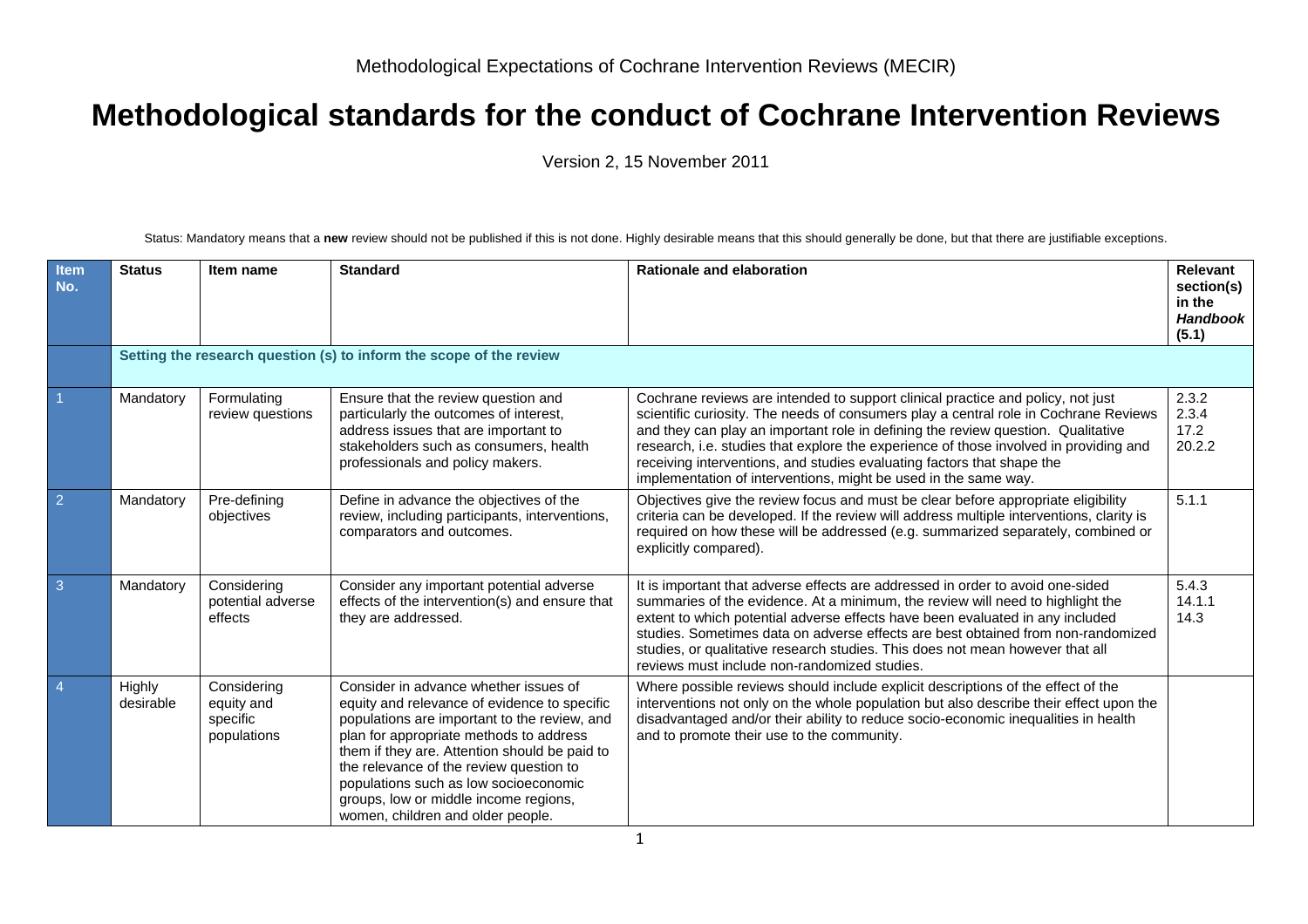|                | Setting eligibility criteria for including studies in the review |                                                                                        |                                                                                                                                                                                                                                                          |                                                                                                                                                                                                                                                                                                                                                                                                                                                                                                                                                                                                                                                                                                                          |               |  |  |  |
|----------------|------------------------------------------------------------------|----------------------------------------------------------------------------------------|----------------------------------------------------------------------------------------------------------------------------------------------------------------------------------------------------------------------------------------------------------|--------------------------------------------------------------------------------------------------------------------------------------------------------------------------------------------------------------------------------------------------------------------------------------------------------------------------------------------------------------------------------------------------------------------------------------------------------------------------------------------------------------------------------------------------------------------------------------------------------------------------------------------------------------------------------------------------------------------------|---------------|--|--|--|
| $\overline{5}$ | Mandatory                                                        | Pre-defining<br>unambiguous<br>criteria for<br>participants                            | Define in advance the eligibility criteria for<br>participants in the studies.                                                                                                                                                                           | Pre-defined, unambiguous eligibility criteria are a fundamental pre-requisite for a<br>systematic review. The criteria for considering types of people included in studies in<br>a review should be sufficiently broad to encompass the likely diversity of studies, but<br>sufficiently narrow to ensure that a meaningful answer can be obtained when<br>studies are considered in aggregate. Considerations when specifying participants<br>include setting, diagnosis or definition of condition and demographic factors. Any<br>restrictions to study populations must be based on a sound rationale, since it is<br>important that Cochrane reviews are widely relevant.                                           | 5.2           |  |  |  |
| $6\phantom{1}$ | Highly<br>desirable                                              | Pre-defining a<br>strategy for<br>studies with a<br>subset of eligible<br>participants | Define in advance how studies that include<br>only a subset of relevant participants will be<br>handled.                                                                                                                                                 | Sometimes a study includes some 'eligible' participants and some 'ineligible'<br>participants, for example when an age cut-off is used in the review's eligibility<br>criteria. In case data from the eligible participants cannot be retrieved, a mechanism<br>for dealing with this situation should be pre-specified.                                                                                                                                                                                                                                                                                                                                                                                                 | 5.2           |  |  |  |
| $\overline{7}$ | Mandatory                                                        | Pre-defining<br>unambiguous<br>criteria for<br>interventions and<br>comparators        | Define in advance the eligible interventions<br>and the interventions against which these<br>can be compared in the included studies.                                                                                                                    | Pre-defined, unambiguous eligibility criteria are a fundamental pre-requisite for a<br>systematic review. Specification of comparator interventions requires particular<br>clarity: are the experimental interventions to be compared with an inactive control<br>intervention (e.g. placebo, no treatment, standard care, or a waiting list control), or<br>with an active control intervention (e.g. a different variant of the same intervention, a<br>different drug, a different kind of therapy)? Any restrictions on interventions and<br>comparators, such as regarding delivery, dose, duration, intensity, co-interventions<br>and features of complex interventions should also be pre-defined and explained. | 5.3           |  |  |  |
| 8              | Mandatory                                                        | Clarifying role of<br>outcomes                                                         | Clarify in advance whether outcomes listed<br>under 'Criteria for considering studies for this<br>review' are used as criteria for including<br>studies (rather than as a list of the outcomes<br>of interest within whichever studies are<br>included). | Outcome measures typically should not always form part of the criteria for including<br>studies in a review. However, some reviews do legitimately restrict eligibility to<br>specific outcomes. For example, the same intervention may be studied in the same<br>population for different purposes (e.g. hormone replacement therapy, or aspirin); or<br>a review may address specifically the adverse effects of an intervention used for<br>several conditions. If authors do exclude studies on the basis of outcomes, care<br>should be taken to ascertain that relevant outcomes are not available because they<br>have not been measured rather than simply not reported.                                         | 5.1.2         |  |  |  |
| 9              | Mandatory                                                        | Pre-defining study<br>designs                                                          | Define in advance the eligibility criteria for<br>study designs in a clear and unambiguous<br>way, with a focus on features of a study's<br>design rather than design labels.                                                                            | Pre-defined, unambiguous eligibility criteria are a fundamental pre-requisite for a<br>systematic review. This is particularly important when non-randomized studies are<br>considered. Some labels commonly used to define study designs can be<br>ambiguous. For example a "double blind" study may not make it clear who is blind; a<br>"case control" study may be nested within a cohort, or be undertaken in a cross-<br>sectional manner; or a "prospective" study may have only some features defined or<br>undertaken prospectively.                                                                                                                                                                            | 5.5<br>13.2.2 |  |  |  |
| 10             | Mandatory                                                        | Including<br>randomized trials                                                         | Include randomized trials as eligible for<br>inclusion in the review if they are feasible for<br>the interventions and outcomes of interest.                                                                                                             | Randomized trials are the best study design for evaluating the efficacy of<br>interventions. If they are feasible for evaluating questions that are being addressed<br>by the review, they must be considered eligible for the review. However, appropriate<br>exclusion criteria may be put in place, for example regarding length of follow-up.                                                                                                                                                                                                                                                                                                                                                                        | 5.5<br>13.1.3 |  |  |  |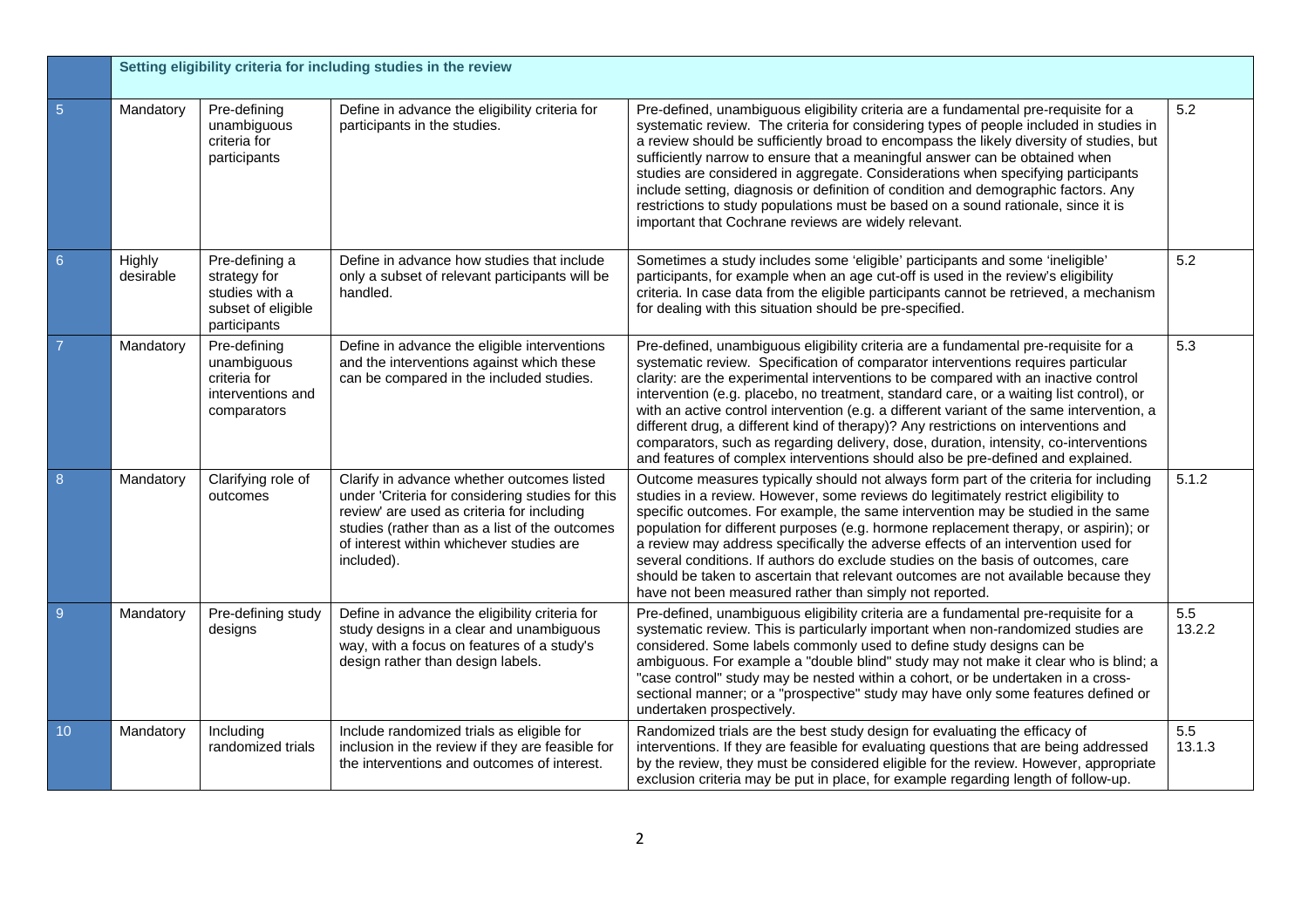| 11 | Mandatory           | Justifying choice<br>of study designs                        | Justify the choice of eligible study designs.                                                                                                                                                                                                                                                                                                              | It might be difficult to address some interventions or some outcomes in randomized<br>trials. Authors should be able to justify why they have chosen either to restrict the<br>review to randomized trials or to include non-randomized studies. The particular<br>study designs included should be justified with regard to appropriateness to the<br>review question and with regard to potential for bias.                                                                                                                                                                                                                                                                                                         | 13.1.2<br>13.2.1.3 |
|----|---------------------|--------------------------------------------------------------|------------------------------------------------------------------------------------------------------------------------------------------------------------------------------------------------------------------------------------------------------------------------------------------------------------------------------------------------------------|-----------------------------------------------------------------------------------------------------------------------------------------------------------------------------------------------------------------------------------------------------------------------------------------------------------------------------------------------------------------------------------------------------------------------------------------------------------------------------------------------------------------------------------------------------------------------------------------------------------------------------------------------------------------------------------------------------------------------|--------------------|
| 12 | Mandatory           | <b>Excluding studies</b><br>based on<br>publication status   | Include studies irrespective of their<br>publication status, unless explicitly justified.                                                                                                                                                                                                                                                                  | Obtaining and including data from unpublished studies (including grey literature) can<br>reduce the effects of publication bias. However, the unpublished studies that can be<br>located may be an unrepresentative sample of all unpublished studies.                                                                                                                                                                                                                                                                                                                                                                                                                                                                | 6.2.3<br>10.3.2    |
| 13 | Mandatory           | Changing<br>eligibility criteria                             | Justify any changes to eligibility criteria or<br>outcomes studied. In particular, post hoc<br>decisions about inclusion or exclusion of<br>studies should keep faith with the objectives<br>of the review rather than with arbitrary rules.                                                                                                               | Following pre specified eligibility criteria is a fundamental attribute of a systematic<br>review. However unanticipated issues may arise. Review authors should make<br>sensible post hoc decisions about exclusion of studies, and these should be<br>documented in the review, possibly accompanied by sensitivity analyses. Changes<br>to the protocol must not be made on the basis of the findings of the studies or the<br>synthesis as this can introduce bias.                                                                                                                                                                                                                                               | 5.2<br>5.7         |
|    |                     |                                                              | Selecting outcomes to be addressed for studies included in the review                                                                                                                                                                                                                                                                                      |                                                                                                                                                                                                                                                                                                                                                                                                                                                                                                                                                                                                                                                                                                                       |                    |
| 14 | Mandatory           | Pre-defining<br>outcomes                                     | Define in advance which outcomes are<br>primary outcomes and which are secondary<br>outcomes.                                                                                                                                                                                                                                                              | Pre-definition of outcome reduces the risk of selective outcome reporting. The<br>primary outcomes should be as few as possible and should normally reflect at least<br>one potential benefit and at least one potential area of harm. It is expected that the<br>review should be able to synthesize these outcomes if eligible studies are identified,<br>and that the conclusions of the review will be based in large part on the effects of<br>the interventions on these outcomes.                                                                                                                                                                                                                              | 5.4.2              |
| 15 | Highly<br>desirable | Choosing<br>outcomes                                         | Keep the total number of outcomes selected<br>for inclusion in the review as small as<br>possible. Choose outcomes that are relevant<br>to stakeholders such as consumers, health<br>professionals and policy makers. Avoid trivial<br>outcomes and biochemical, interim and<br>process outcomes, but consider the<br>importance of resource-use outcomes. | Cochrane reviews are intended to support clinical practice and policy, and should<br>address outcomes that are important to consumers. These should be specified at<br>protocol stage. Where they are available, established sets of core outcomes should<br>be used. Patient-reported outcomes should be included where possible. It is also<br>important to judge whether evidence on resource use and costs might be an<br>important component of decisions to adopt the intervention or alternative<br>management strategies around the world. Large numbers of outcomes, while<br>sometimes necessary, can make reviews unfocussed, unmanageable for the user,<br>and prone to selective outcome reporting bias. | 5.4.2              |
| 16 | Highly<br>desirable | Pre-defining<br>outcome details                              | Define in advance details of what are<br>acceptable outcome measures (e.g.<br>diagnostic criteria, scales, composite<br>outcomes).                                                                                                                                                                                                                         | Having decided what outcomes are of interest to the review, authors should clarify<br>acceptable ways in which these outcomes can be measured. It may however be<br>difficult to pre-define adverse effects.                                                                                                                                                                                                                                                                                                                                                                                                                                                                                                          | 5.4.1              |
| 17 | Highly<br>desirable | Pre-defining<br>choices from<br>multiple outcome<br>measures | Define in advance how outcome measures<br>will be selected when there are several<br>possible measures (e.g. multiple definitions,<br>assessors or scales).                                                                                                                                                                                                | Pre-specification guards against selective outcome reporting, and allows users to<br>confirm that choices were not overly influenced by the results. A pre-defined<br>hierarchy of outcomes measures may be helpful. It may however be difficult to pre-<br>define adverse effects. A rationale should be provided for the choice of outcome<br>measure.                                                                                                                                                                                                                                                                                                                                                              | 5.4.1              |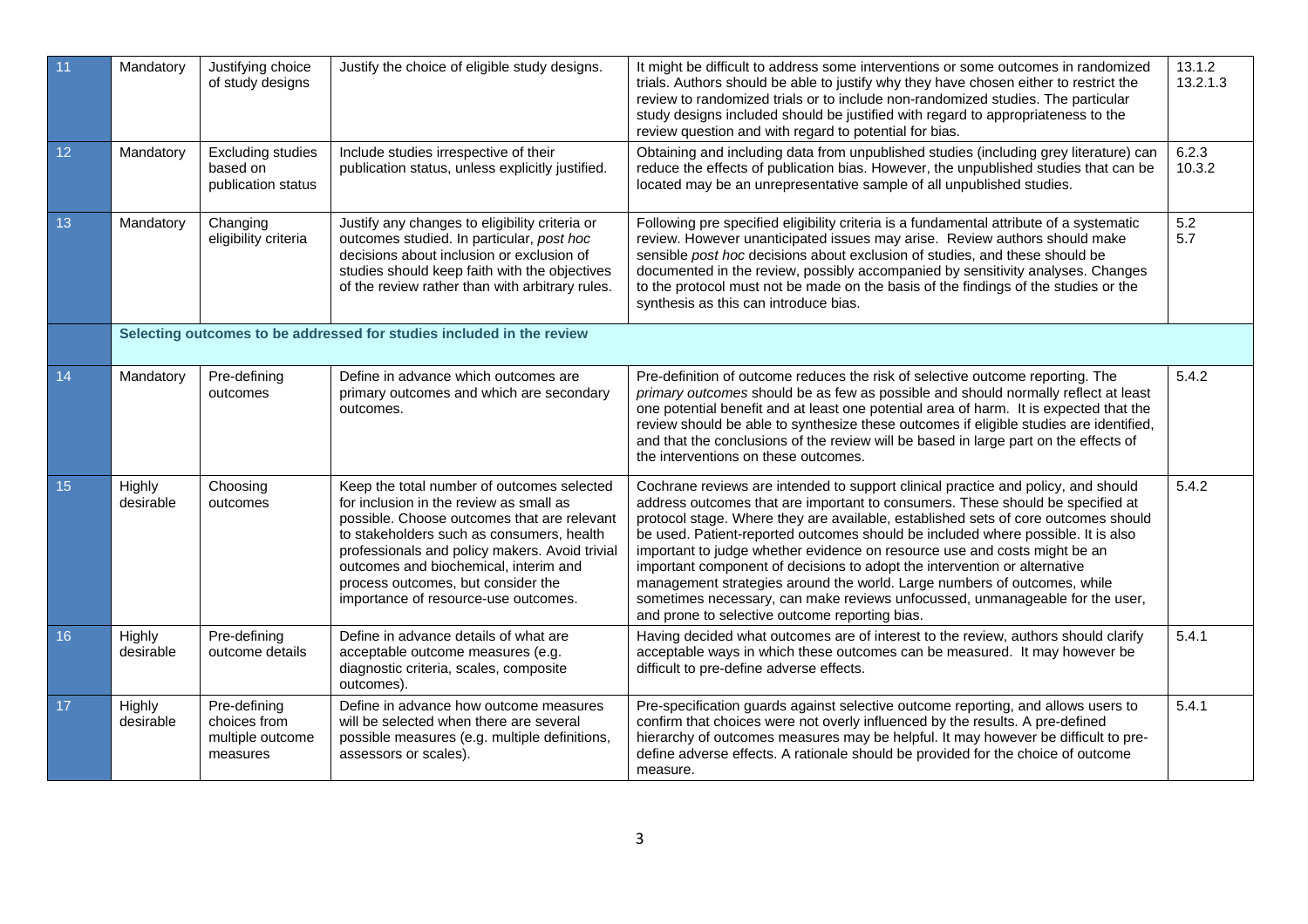| 18 | Highly<br>desirable | Pre-defining time<br>points of interest                              | Define in advance the timing of outcome<br>measurement.                                                                                                                                                                                                                                                                                                                                                                                     | Pre-specification guards against selective outcome reporting, and allows users to<br>confirm that choices were not overly influenced by the results. Authors may consider<br>whether all time frames or only selected time-points will be included in the review.<br>These decisions should be based on outcomes important for making healthcare<br>decisions. One strategy to make use of the available data could be to group time-<br>points into pre-specified intervals to represent 'short-term', 'medium-term' and 'long-<br>term' outcomes and to take no more than one from each interval from each study for<br>any particular outcome. | 5.4.1      |
|----|---------------------|----------------------------------------------------------------------|---------------------------------------------------------------------------------------------------------------------------------------------------------------------------------------------------------------------------------------------------------------------------------------------------------------------------------------------------------------------------------------------------------------------------------------------|---------------------------------------------------------------------------------------------------------------------------------------------------------------------------------------------------------------------------------------------------------------------------------------------------------------------------------------------------------------------------------------------------------------------------------------------------------------------------------------------------------------------------------------------------------------------------------------------------------------------------------------------------|------------|
|    |                     | Planning the review methods at protocol stage                        |                                                                                                                                                                                                                                                                                                                                                                                                                                             |                                                                                                                                                                                                                                                                                                                                                                                                                                                                                                                                                                                                                                                   |            |
| 19 | Mandatory           | Planning the<br>search                                               | Plan in advance the methods to be used for<br>identifying studies. Design searches to<br>capture as many studies as possible<br>meeting the eligibility criteria, ensuring that<br>relevant time periods and sources are<br>covered and not restricting by language or<br>publication status.                                                                                                                                               | Searches should be motivated directly by the eligibility criteria for the review, and it<br>is important that all types of eligible studies are considered when planning the<br>search. There is a possibility of publication bias and/or language bias (whereby the<br>language of publication is selected in a way that depends on the findings of the<br>study) if searches are restricted by publication status or by language of publication.<br>Removing language restrictions in English-language databases is not a good<br>substitute for searching non-English language journals and databases.                                         | 6.3<br>6.4 |
| 20 | Mandatory           | Planning the<br>assessment of<br>risk of bias in<br>included studies | Plan in advance the methods to be used for<br>assessing risk of bias in included studies,<br>including the tool(s) to be used, how the<br>tool(s) will be implemented, and the criteria<br>used to assign studies, for example, to<br>judgements of low risk, high risk and unclear<br>risk of bias.                                                                                                                                        | Pre-defining the methods and criteria for assessing risk of bias is important since<br>analysis or interpretation of the review findings may be affected by the judgements<br>made during this process. For randomized trials, the Cochrane risk of bias tool is<br>mandatory, so it is sufficient (and easiest) simply to refer to the definitions of low<br>risk, unclear risk and high risk of bias provided in the Cochrane Handbook.                                                                                                                                                                                                         | 8.3        |
| 21 | Mandatory           | Planning the<br>synthesis of<br>results                              | Plan in advance the methods to be used to<br>synthesize the results of the included<br>studies, including whether a quantitative<br>synthesis is planned, how heterogeneity will<br>be assessed, choice of effect measure (e.g.<br>odds ratio, risk ratio, risk difference or other<br>for dichotomous outcomes), and methods for<br>meta-analysis (e.g. inverse variance or<br>Mantel Haenszel, fixed-effect or random-<br>effects model). | Pre-defining the synthesis methods, particularly the statistical methods, is important<br>since analysis or interpretation of the review findings may be affected by the<br>judgements made during this process.                                                                                                                                                                                                                                                                                                                                                                                                                                  | 9.1.2      |
| 22 | Mandatory           | Planning<br>subgroup<br>analyses                                     | Pre-define potential effect modifiers (e.g. for<br>subgroup analyses) at the protocol stage;<br>restrict these in number; and provide<br>rationale for each.                                                                                                                                                                                                                                                                                | Pre-specification reduces the risk that large numbers of undirected subgroup<br>analyses lead to spurious explanations of heterogeneity                                                                                                                                                                                                                                                                                                                                                                                                                                                                                                           | 9.6.5      |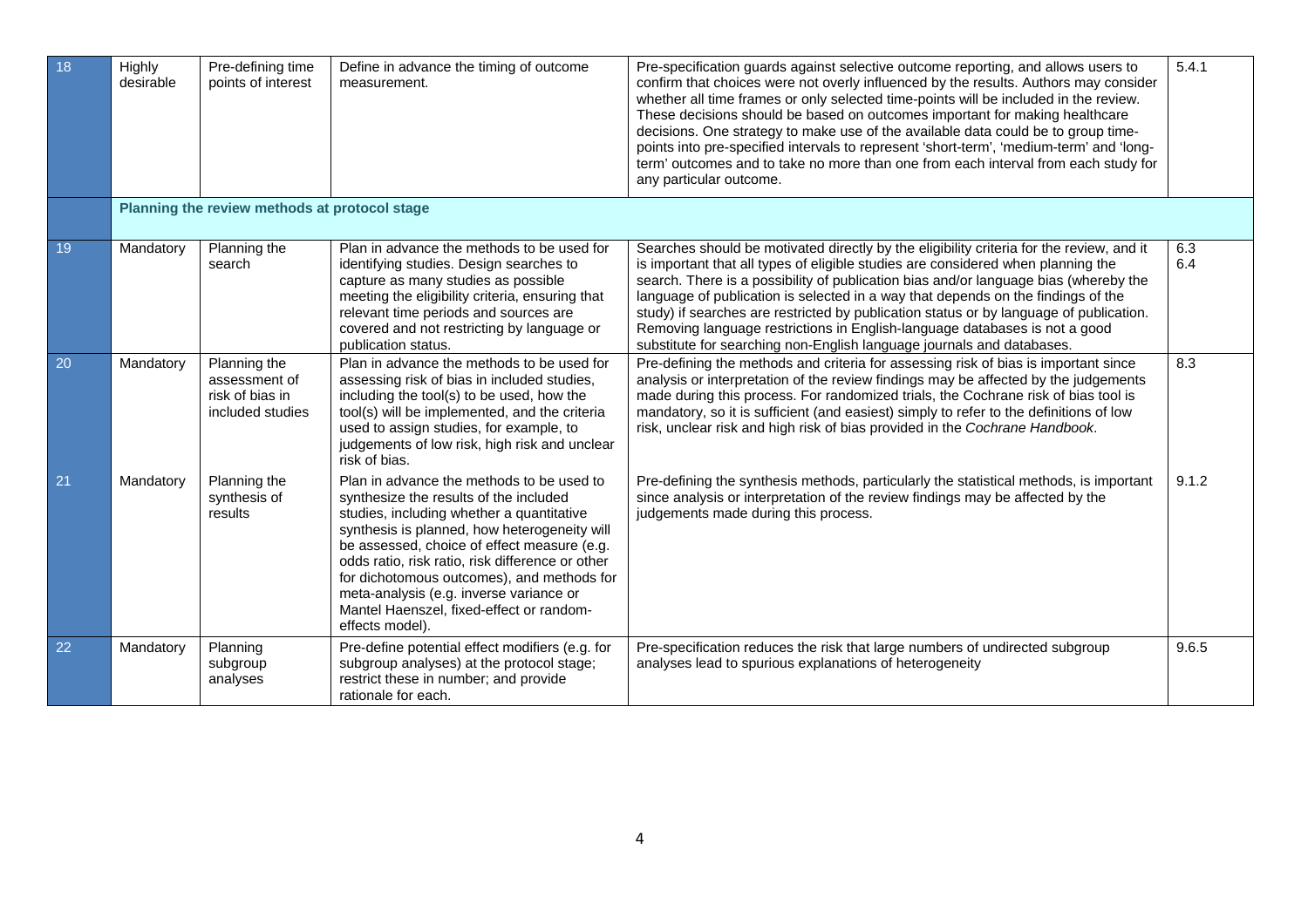| 23 | Highly<br>desirable          | Planning a<br>'Summary of<br>findings' table                               | Plan in advance the methods to be used for<br>summarizing the findings of the review,<br>including the assessment of the quality of<br>the body of evidence. If a formal 'Summary<br>of findings' table is anticipated, specify which<br>outcomes will be included, and which<br>comparisons and subgroups will be covered<br>(if appropriate). | Methods for 'Summary of findings' tables should be pre-defined, particularly with<br>regard to choice of outcomes, to guard against selective presentation of results in<br>the review.<br>The table should include the essential outcomes for decision making (typically up to<br>seven), which should generally not include surrogate or interim outcomes. These<br>outcomes should not be chosen on the basis of any anticipated or observed<br>magnitude of effect, or because they are likely to have been addressed in the<br>studies to be reviewed.                                                                                                                                                         | 11.5                             |
|----|------------------------------|----------------------------------------------------------------------------|-------------------------------------------------------------------------------------------------------------------------------------------------------------------------------------------------------------------------------------------------------------------------------------------------------------------------------------------------|---------------------------------------------------------------------------------------------------------------------------------------------------------------------------------------------------------------------------------------------------------------------------------------------------------------------------------------------------------------------------------------------------------------------------------------------------------------------------------------------------------------------------------------------------------------------------------------------------------------------------------------------------------------------------------------------------------------------|----------------------------------|
|    | <b>Searching for studies</b> |                                                                            |                                                                                                                                                                                                                                                                                                                                                 |                                                                                                                                                                                                                                                                                                                                                                                                                                                                                                                                                                                                                                                                                                                     |                                  |
| 24 | Mandatory                    | Searching key<br>databases                                                 | Search the Cochrane Review Group's<br>Specialized Register (internally, e.g. via the<br>Cochrane Register of Studies, or externally<br>via CENTRAL). Ensure that CENTRAL and<br>MEDLINE (e.g. via PubMed) have been<br>searched (either for the review or for the<br>Review Group's Specialized Register).                                      | Searches for studies should be as extensive as possible in order to reduce the risk<br>of publication bias and to identify as much relevant evidence as possible. The<br>minimum databases to be covered are the Cochrane Review Group's Specialized<br>Register (if it exists and was designed to support reviews in this way), CENTRAL<br>and MEDLINE. Expertise may be required to avoid unnecessary duplication of<br>effort. Some, but not all, reports of eligible studies from MEDLINE, Embase and the<br>Cochrane Review Groups' Specialized Registers are already included in CENTRAL.<br>Supplementary searches should be performed as described in sections 6.3.2 and<br>6.3.3 of the Cochrane Handbook. | 6.2.1.1<br>6.3.3                 |
| 25 | Highly<br>desirable          | Searching<br>specialist<br>bibliographic<br>databases                      | Search appropriate national, regional and<br>subject specific bibliographic databases.                                                                                                                                                                                                                                                          | Searches for studies should be as extensive as possible in order to reduce the risk<br>of publication bias and to identify as much relevant evidence as possible.<br>Databases relevant to the review topic should be covered (e.g CINAHL for nursing-<br>related topics, PsychInfo for psychological interventions), and regional databases<br>(e.g. LILACS) should be considered.                                                                                                                                                                                                                                                                                                                                 | 6.2.1.4<br>6.2.1.5<br>6.4.1      |
| 26 | Mandatory                    | Searching for<br>different types of<br>evidence                            | If the review has specific eligibility criteria<br>around study design to address adverse<br>effects, economic issues or qualitative<br>research questions, undertake searches to<br>address them.                                                                                                                                              | Sometimes different searches will be conducted for different types of evidence, such<br>as for non-randomized studies for addressing adverse effects, or for economic<br>evaluation studies.                                                                                                                                                                                                                                                                                                                                                                                                                                                                                                                        | 13.3<br>14.5<br>15.3<br>20.3.2.1 |
| 27 | Mandatory                    | Searching trials<br>registers                                              | Search trials registers and repositories of<br>results, where relevant to the topic through<br>ClinicalTrials.gov, the WHO International<br>Clinical Trials Registry Platform (ICTRP)<br>portal and other sources as appropriate.                                                                                                               | Searches for studies should be as extensive as possible in order to reduce the risk<br>of publication bias and to identify as much relevant evidence as possible. Although<br>ClinicalTrials.gov is included as one of the registers within the WHO ICTRP portal, it<br>is recommended that both ClinicalTrials.gov and the ICTRP portal are searched<br>separately due to additional features in ClinicalTrials.gov.                                                                                                                                                                                                                                                                                               | 6.2.3.1<br>6.2.3.2<br>6.2.3.3    |
| 28 | Highly<br>desirable          | Searching for<br>grey literature                                           | Search relevant grey literature sources such<br>as reports/dissertations/theses databases<br>and databases of conference abstracts.                                                                                                                                                                                                             | Searches for studies should be as extensive as possible in order to reduce the risk<br>of publication bias and to identify as much relevant evidence as possible.                                                                                                                                                                                                                                                                                                                                                                                                                                                                                                                                                   | 6.2.1.7<br>6.2.1.8<br>6.2.2      |
| 29 | Highly<br>desirable          | Searching within<br>other reviews                                          | Search within previous reviews on the same<br>topic.                                                                                                                                                                                                                                                                                            | Searches for studies should be as extensive as possible in order to reduce the risk<br>of publication bias and to identify as much relevant evidence as possible.                                                                                                                                                                                                                                                                                                                                                                                                                                                                                                                                                   | 6.2.2.5                          |
| 30 | Mandatory                    | Searching<br>reference lists                                               | Check reference lists in included studies and<br>any relevant systematic reviews identified.                                                                                                                                                                                                                                                    | Searches for studies should be as extensive as possible in order to reduce the risk<br>of publication bias and to identify as much relevant evidence as possible.                                                                                                                                                                                                                                                                                                                                                                                                                                                                                                                                                   | 6.2.2.5                          |
| 31 | Highly<br>desirable          | Searching by<br>contacting<br>relevant<br>individuals and<br>organisations | Contact relevant individuals and<br>organisations for information about<br>unpublished or ongoing studies.                                                                                                                                                                                                                                      | Searches for studies should be as extensive as possible in order to reduce the risk<br>of publication bias and to identify as much relevant evidence as possible. It is<br>important to identify ongoing studies, so that when a review is later updated these<br>can be assessed for possible inclusion.                                                                                                                                                                                                                                                                                                                                                                                                           | 6.2.3                            |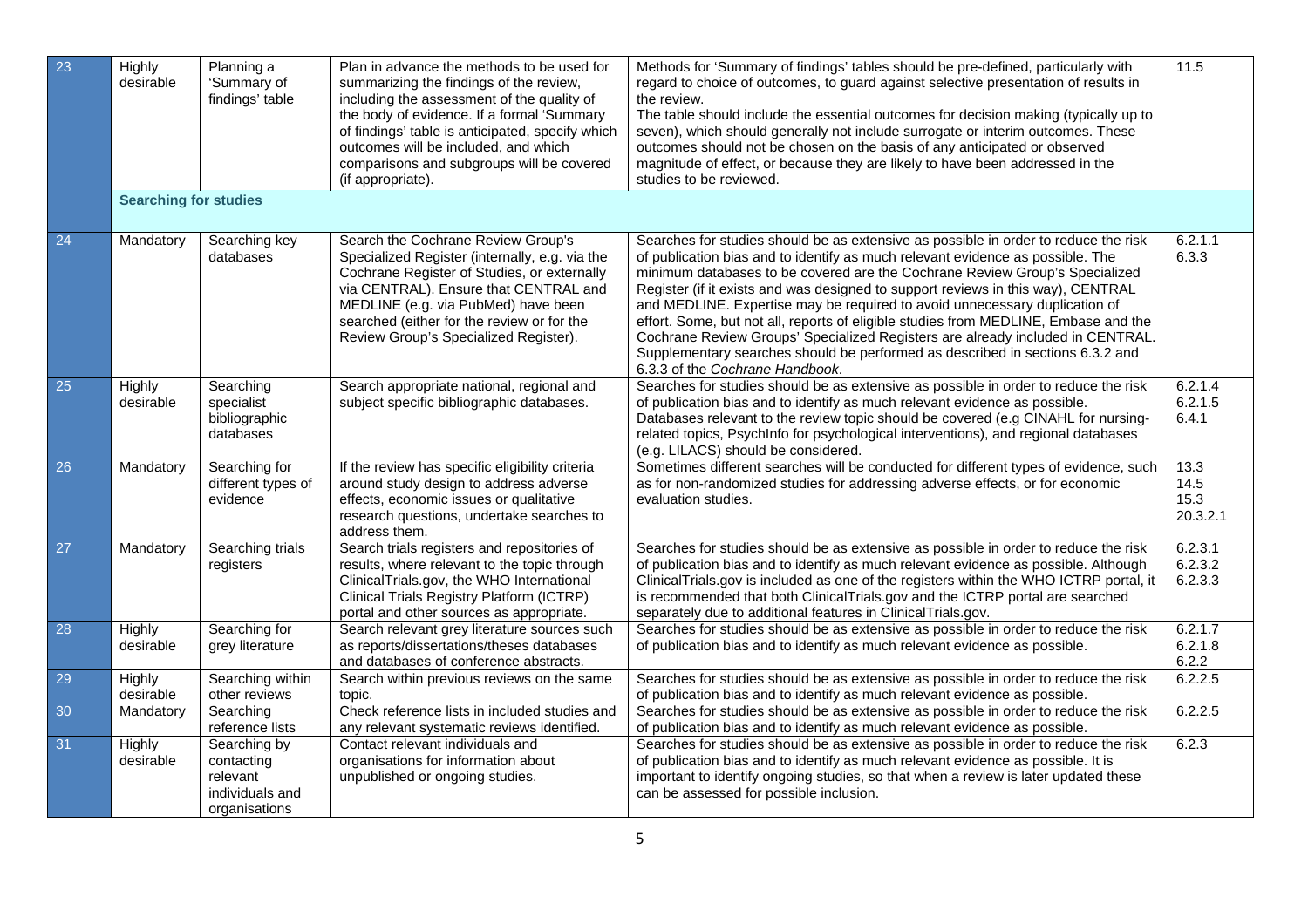| 32 | Mandatory           | Structuring search<br>strategies for<br>bibliographic<br>databases | Inform the structure of search strategies in<br>bibliographic databases around the main<br>concepts of the review, using appropriate<br>elements from PICO and study design. In<br>structuring the search, maximize sensitivity<br>whilst striving for reasonable precision.<br>Ensure correct use of the AND and OR<br>operators.            | Inappropriate or inadequate search strategies may fail to identify records that are<br>included in bibliographic databases. Expertise may need to be sought, in particular<br>from the Cochrane Review Group's Trials Search Coordinator. The structure of a<br>search strategy should be based on the main concepts being examined in a review.<br>In general databases, such as MEDLINE, a search strategy to identify studies for a<br>Cochrane Review will typically have three sets of terms: 1) terms to search for the<br>health condition of interest, i.e. the population; 2) terms to search for the<br>intervention(s) evaluated; and 3) terms to search for the types of study design to be<br>included (typically a 'filter' for randomized trials). There are exceptions, however.<br>For instance, for reviews of complex interventions, it may be necessary to search<br>only for the population or the intervention. Within each concept, terms are joined<br>together with the Boolean 'OR' operator, and the concepts are combined with the<br>Boolean 'AND' operator. The 'NOT' operator should be avoided where possible to<br>avoid the danger of inadvertently removing from the search set records that are<br>relevant. | 6.4.2<br>6.4.4<br>6.4.7                                             |
|----|---------------------|--------------------------------------------------------------------|-----------------------------------------------------------------------------------------------------------------------------------------------------------------------------------------------------------------------------------------------------------------------------------------------------------------------------------------------|--------------------------------------------------------------------------------------------------------------------------------------------------------------------------------------------------------------------------------------------------------------------------------------------------------------------------------------------------------------------------------------------------------------------------------------------------------------------------------------------------------------------------------------------------------------------------------------------------------------------------------------------------------------------------------------------------------------------------------------------------------------------------------------------------------------------------------------------------------------------------------------------------------------------------------------------------------------------------------------------------------------------------------------------------------------------------------------------------------------------------------------------------------------------------------------------------------------------------------------------------|---------------------------------------------------------------------|
| 33 | Mandatory           | Developing<br>search strategies<br>for bibliographic<br>databases  | Identify appropriate controlled vocabulary<br>(e.g. MeSH, Emtree, including 'exploded'<br>terms) and free-text terms (considering, for<br>example, spelling variants, synonyms,<br>acronyms, truncation and proximity<br>operators).                                                                                                          | Inappropriate or inadequate search strategies may fail to identify records that are<br>included in bibliographic databases. Search strategies need to be customized for<br>each database. It is important that MeSH terms are 'exploded' wherever<br>appropriate, in order not to miss relevant articles. The same principle applies to<br>EMTREE when searching EMBASE and also to a number of other databases. The<br>controlled vocabulary search terms for MEDLINE and EMBASE are not identical,<br>and neither is the approach to indexing. In order to be as comprehensive as<br>possible, it is necessary to include a wide range of free-text terms for each of the<br>concepts selected. This might include the use of truncation and wildcards.<br>Developing a search strategy is an iterative process in which the terms that are<br>used are modified, based on what has already been retrieved.                                                                                                                                                                                                                                                                                                                                    | 6.4.5<br>6.4.6<br>6.4.8                                             |
| 34 | Highly<br>desirable | Using search<br>filters                                            | Use specially designed and tested search<br>filters where appropriate including the<br>Cochrane Highly Sensitive Search<br>Strategies for identifying randomized trials in<br>MEDLINE, but do not use filters in pre-<br>filtered databases e.g. do not use a<br>randomized trial filter in CENTRAL or a<br>systematic review filter in DARE. | Inappropriate or inadequate search strategies may fail to identify records that are<br>included in bibliographic databases. Search filters should be used with caution.<br>They should be assessed not only for the reliability of their development and<br>reported performance but also for their current accuracy, relevance and<br>effectiveness given the frequent interface and indexing changes affecting<br>databases.                                                                                                                                                                                                                                                                                                                                                                                                                                                                                                                                                                                                                                                                                                                                                                                                                   | 6.4.11<br>6.4.2<br>13.3.1.2<br>14.5.2<br>15.3.1<br>17.5<br>20.3.2.1 |
| 35 | Mandatory           | Restricting<br>database<br>searches                                | Justify the use of any restrictions in the<br>search strategy on publication date,<br>publication format or language.                                                                                                                                                                                                                         | Date restrictions in the search should only be used when there are date restrictions<br>in the eligibility criteria for studies. They should be applied only if it is known that<br>relevant studies could only have been reported during a specific time period, for<br>example if the intervention was only available after a certain time point. Searches<br>for updates to reviews might naturally be restricted by date of entry into the<br>database (rather than date of publication) to avoid duplication of effort. Publication<br>format restrictions (e.g. exclusion of letters) should generally not be used in<br>Cochrane reviews, since any information about an eligible study may be of value.                                                                                                                                                                                                                                                                                                                                                                                                                                                                                                                                  | 6.4.9                                                               |
| 36 | Mandatory           | Documenting the<br>search process                                  | Document the search process in enough<br>detail to ensure that it can be reported<br>correctly in the review.                                                                                                                                                                                                                                 | The search process (including the sources searched, when, by whom, and using<br>what terms) needs to be documented in enough detail throughout the process to<br>ensure that it can be reported correctly in the review, to the extent that all the<br>searches of all the databases are reproducible.                                                                                                                                                                                                                                                                                                                                                                                                                                                                                                                                                                                                                                                                                                                                                                                                                                                                                                                                           | 6.6.1                                                               |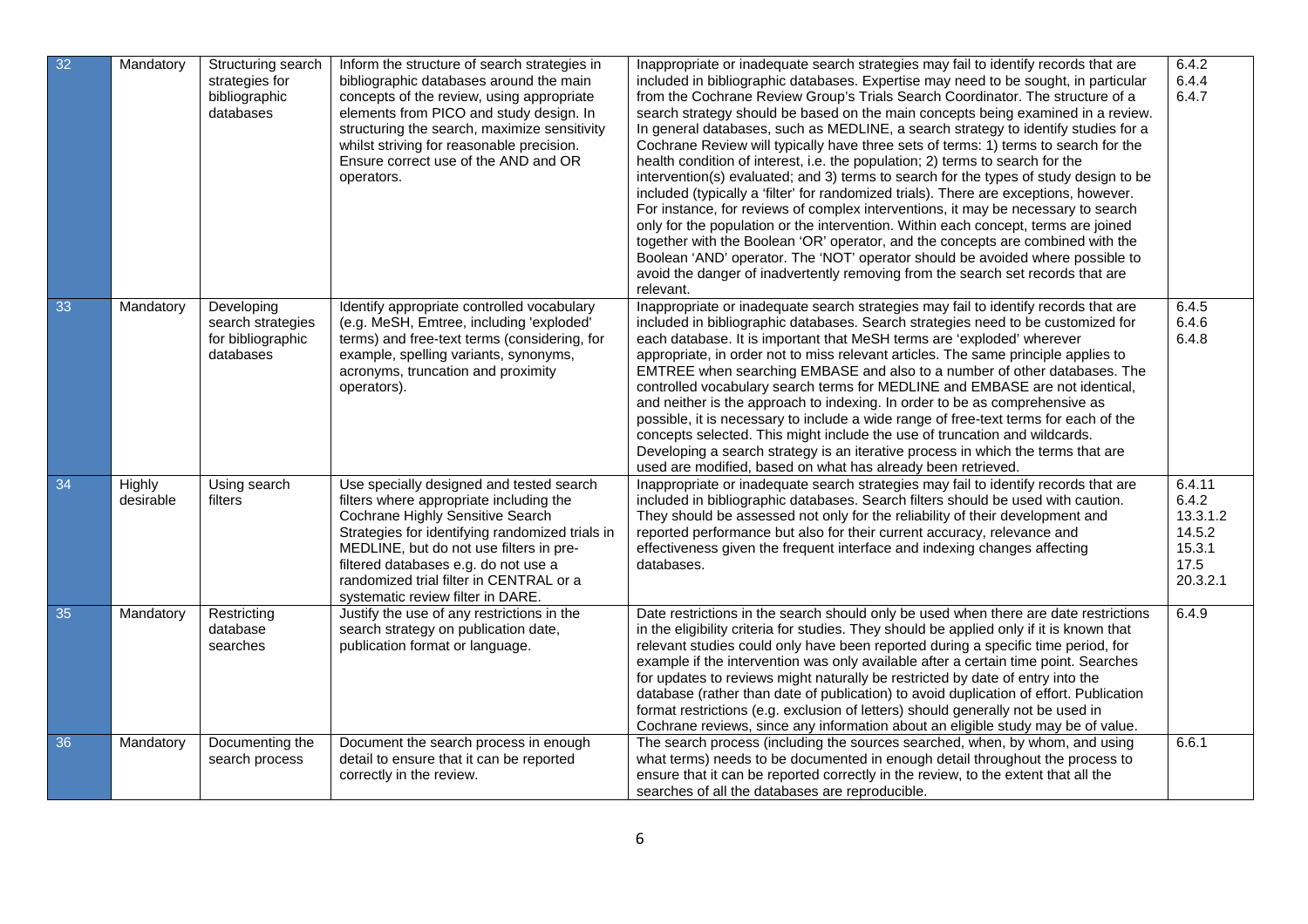| 37 | Mandatory           | Rerunning<br>searches                                | Rerun or update searches for all relevant<br>databases within 12 months before<br>publication of the review or review update,<br>and screen the results for potentially eligible<br>studies. | The published review should be as up to date as possible. The search must be<br>rerun close to publication, if the initial search date is more than 12 months<br>(preferably 6 months) from the intended publication date, and the results screened<br>for potentially eligible studies. Ideally the studies should be fully incorporated. If not,<br>then the potentially eligible studies will need to be reported, at a minimum as a<br>reference under 'Studies awaiting classification' or 'Ongoing studies'.                                                                                                                                                                                                                                                                                                                                                                    |                         |
|----|---------------------|------------------------------------------------------|----------------------------------------------------------------------------------------------------------------------------------------------------------------------------------------------|---------------------------------------------------------------------------------------------------------------------------------------------------------------------------------------------------------------------------------------------------------------------------------------------------------------------------------------------------------------------------------------------------------------------------------------------------------------------------------------------------------------------------------------------------------------------------------------------------------------------------------------------------------------------------------------------------------------------------------------------------------------------------------------------------------------------------------------------------------------------------------------|-------------------------|
| 38 | Highly<br>desirable | Incorporating<br>findings from<br>rerun searches     | Incorporate fully any studies identified in the<br>rerun or update of the search within 12<br>months before publication of the review or<br>review update.                                   | The published review should be as up to date as possible. After the rerun of the<br>search, the decision whether to incorporate any new studies fully into the review will<br>need to be balanced against the delay in publication.                                                                                                                                                                                                                                                                                                                                                                                                                                                                                                                                                                                                                                                   |                         |
|    |                     | Selecting studies into the review                    |                                                                                                                                                                                              |                                                                                                                                                                                                                                                                                                                                                                                                                                                                                                                                                                                                                                                                                                                                                                                                                                                                                       |                         |
| 39 | Mandatory           | Making inclusion<br>decisions                        | Use (at least) two people working<br>independently to determine whether each<br>study meets the eligibility criteria, and define<br>in advance the process for resolving<br>disagreements.   | Duplicating the study selection process reduces both the risk of making mistakes<br>and the possibility that selection is influenced by a single person's biases. The<br>inclusion decisions should be based on the full texts of potentially eligible studies<br>when possible, usually after an initial screen of titles and abstracts. It is desirable,<br>but not mandatory, that two people undertake this initial screening, working<br>independently.                                                                                                                                                                                                                                                                                                                                                                                                                          | 7.2.4                   |
| 40 | Mandatory           | <b>Excluding studies</b><br>without useable<br>data  | Include studies in the review irrespective of<br>whether measured outcome data are<br>reported in a 'usable' way.                                                                            | Systematic reviews typically should seek to include all relevant participants who<br>have been included in eligible study designs of the relevant interventions and had<br>the outcomes of interest measured. Reviews must not exclude studies solely on the<br>basis of reporting of the outcome data, since this may introduce bias due to<br>selective outcome reporting. While such studies cannot be included in meta-<br>analyses, the implications of their omission should be considered. Note that studies<br>may legitimately be excluded because outcomes were not measured. Furthermore,<br>issues may be different for adverse effects outcomes, since the pool of studies may<br>be much larger and it can be difficult to assess whether such outcomes were<br>measured.                                                                                               | 5.4.1                   |
| 41 | Mandatory           | Documenting<br>decisions about<br>records identified | Document the selection process in sufficient<br>detail to complete a PRISMA flow chart and<br>a table of 'Characteristics of excluded<br>studies'.                                           | A PRISMA flow chart and a table of 'Characteristics of excluded studies' will need to<br>be completed in the final review. Decisions should therefore be documented for all<br>records identified by the search. Numbers of records are sufficient for exclusions<br>based on initial screening of titles and abstracts. Broad categorizations are sufficient<br>for records classed as potentially eligible during an initial screen. Studies listed in<br>the table of 'Characteristics of excluded studies' should be those which a user might<br>reasonably expect to find in the review. At least one explicit reason for their<br>exclusion must be documented. Authors will need to decide for each review when to<br>map records to studies (if multiple records refer to one study). Lists of included and<br>excluded studies must be based on studies rather than records. | $6.6.1*$<br>$11.2.1*$   |
| 42 | Mandatory           | Collating multiple<br>reports                        | Collate multiple reports of the same study,<br>so that each study rather than each report is<br>the unit of interest in the review.                                                          | It is wrong to consider multiple reports of the same study as if they are multiple<br>studies. Secondary reports of a study should not be discarded, however, since they<br>may contain valuable information about the design and conduct. Review authors<br>must choose and justify which report to use as a source for study results.                                                                                                                                                                                                                                                                                                                                                                                                                                                                                                                                               | 7.2.1<br>7.2.2<br>7.6.4 |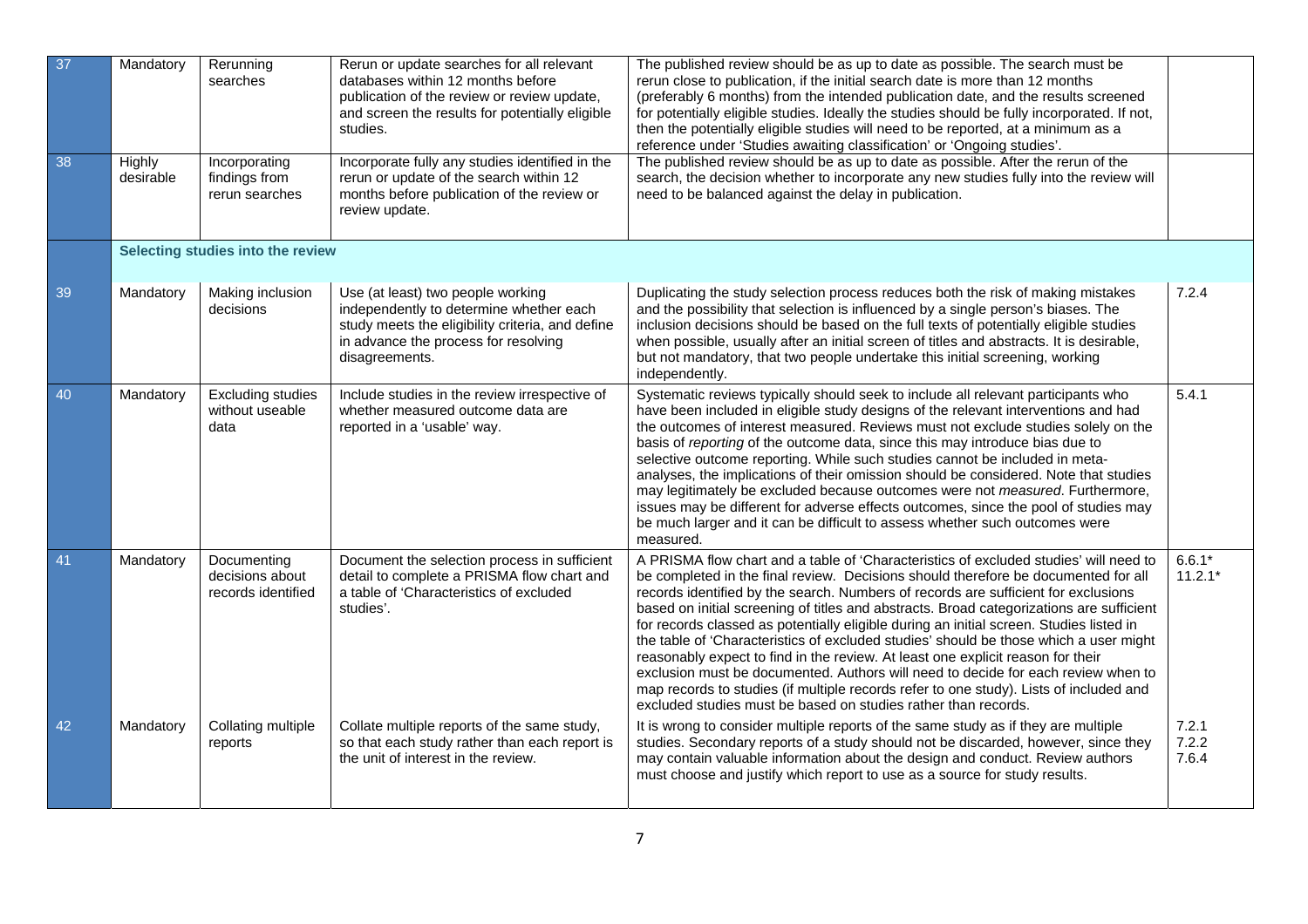|    | <b>Collecting data from included studies</b> |                                                              |                                                                                                                                                                                                                                                                                                                                                                                                                            |                                                                                                                                                                                                                                                                                                                                                                                                                                                                                                                                                                                                                                                                                                                                                                                                             |                |  |  |  |
|----|----------------------------------------------|--------------------------------------------------------------|----------------------------------------------------------------------------------------------------------------------------------------------------------------------------------------------------------------------------------------------------------------------------------------------------------------------------------------------------------------------------------------------------------------------------|-------------------------------------------------------------------------------------------------------------------------------------------------------------------------------------------------------------------------------------------------------------------------------------------------------------------------------------------------------------------------------------------------------------------------------------------------------------------------------------------------------------------------------------------------------------------------------------------------------------------------------------------------------------------------------------------------------------------------------------------------------------------------------------------------------------|----------------|--|--|--|
| 43 | Mandatory                                    | Using data<br>collection forms                               | Use a data collection form, which has been<br>piloted.                                                                                                                                                                                                                                                                                                                                                                     | Review authors often have different backgrounds and level of systematic review<br>experience. Using a data collection form ensures some consistency in the process<br>of data extraction, and is necessary for comparing data extracted in duplicate. The<br>completed data collection forms should be available to the CRG on request. Piloting<br>the form within the review team is highly desirable. At minimum, the data collection<br>form (or a very close variant of it) must have been assessed for usability.                                                                                                                                                                                                                                                                                     | 7.5            |  |  |  |
| 44 | Mandatory                                    | Describing<br>studies                                        | Collect characteristics of the included<br>studies in sufficient detail to populate a table<br>of 'Characteristics of included studies'.                                                                                                                                                                                                                                                                                   | Basic characteristics of each study will need to be presented as part of the review,<br>including details of participants, interventions and comparators, outcomes and study<br>design.                                                                                                                                                                                                                                                                                                                                                                                                                                                                                                                                                                                                                     | 7.3<br>11.2    |  |  |  |
| 45 | Highly<br>desirable                          | <b>Extracting study</b><br>characteristics in<br>duplicate   | Use (at least) two people working<br>independently to extract study<br>characteristics from reports of each study,<br>and define in advance the process for<br>resolving disagreements.                                                                                                                                                                                                                                    | Duplicating the data extraction process reduces both the risk of making mistakes<br>and the possibility that data selection is influenced by a single person's biases. Dual<br>data extraction may be less important for study characteristics than it is for outcome<br>data, so it is not a mandatory standard for the former.                                                                                                                                                                                                                                                                                                                                                                                                                                                                            | 7.6.2<br>7.6.5 |  |  |  |
| 46 | Mandatory                                    | Extracting<br>outcome data in<br>duplicate                   | Use (at least) two people working<br>independently to extract outcome data from<br>reports of each study, and define in advance<br>the process for resolving disagreements.                                                                                                                                                                                                                                                | Duplicating the data extraction process reduces both the risk of making mistakes<br>and the possibility that data selection is influenced by a single person's biases. Dual<br>data extraction is particularly important for outcome data, which feed directly into<br>syntheses of the evidence and hence to conclusions of the review.                                                                                                                                                                                                                                                                                                                                                                                                                                                                    | 7.6.2          |  |  |  |
| 47 | Mandatory                                    | Making maximal<br>use of data                                | Collect and utilize the most detailed<br>numerical data that might facilitate similar<br>analyses of included studies. Where 2x2<br>tables or means and standard deviations are<br>not available, this might include effect<br>estimates (e.g. odds ratios, regression<br>coefficients), confidence intervals, test<br>statistics (e.g. t, F, Z, chi-squared) or P<br>values, or even data for individual<br>participants. | Data entry into RevMan is easiest when 2x2 tables are reported for dichotomous<br>outcomes, and when means and standard deviations are presented for continuous<br>outcomes. Sometimes these statistics are not reported but some manipulations of<br>the reported data can be performed to obtain them. For instance, 2x2 tables can<br>often be derived from sample sizes and percentages, while standard deviations can<br>often be computed using confidence intervals or P values. Furthermore, the inverse-<br>variance data entry format can be used even if the detailed data required for<br>dichotomous or continuous data are not available, for instance if only odds ratios<br>and their confidence intervals are presented. The RevMan calculator facilitates<br>many of these manipulations. | 7.7            |  |  |  |
| 48 | Highly<br>desirable                          | Examining errata                                             | Examine any relevant retraction statements<br>and errata for information.                                                                                                                                                                                                                                                                                                                                                  | Some studies may have been found to be fraudulent or may for other reasons have<br>been retracted since publication. Errata can reveal important limitations, or even<br>fatal flaws, in included studies. All of these may potentially lead to the exclusion of a<br>study from a review or meta-analysis. Care should be taken to ensure that this<br>information is retrieved in all database searches by downloading the appropriate<br>fields together with the citation data.                                                                                                                                                                                                                                                                                                                         | 6.4.10         |  |  |  |
| 49 | Highly<br>desirable                          | Obtaining<br>unpublished data                                | Seek key unpublished information that is<br>missing from reports of included studies.                                                                                                                                                                                                                                                                                                                                      | Contacting study authors to obtain or confirm data makes the review more<br>complete, potentially enhancing precision and reducing the impact of reporting<br>biases. Missing information includes details to inform 'Risk of bias' assessments,<br>details of interventions and outcomes, and study results (including breakdowns of<br>results by important subgroups).                                                                                                                                                                                                                                                                                                                                                                                                                                   | 7.4.2          |  |  |  |
| 50 | Mandatory                                    | Choosing<br>intervention<br>groups in multi-<br>arm studies. | If a study is included with more than two<br>intervention arms, include in the review only<br>intervention and control groups that meet the<br>eligibility criteria.                                                                                                                                                                                                                                                       | There is no point including irrelevant intervention groups in the review. Authors<br>should however make it clear in the 'Table of characteristics of included studies' that<br>these intervention groups were present in the study.                                                                                                                                                                                                                                                                                                                                                                                                                                                                                                                                                                        | 16.5.2         |  |  |  |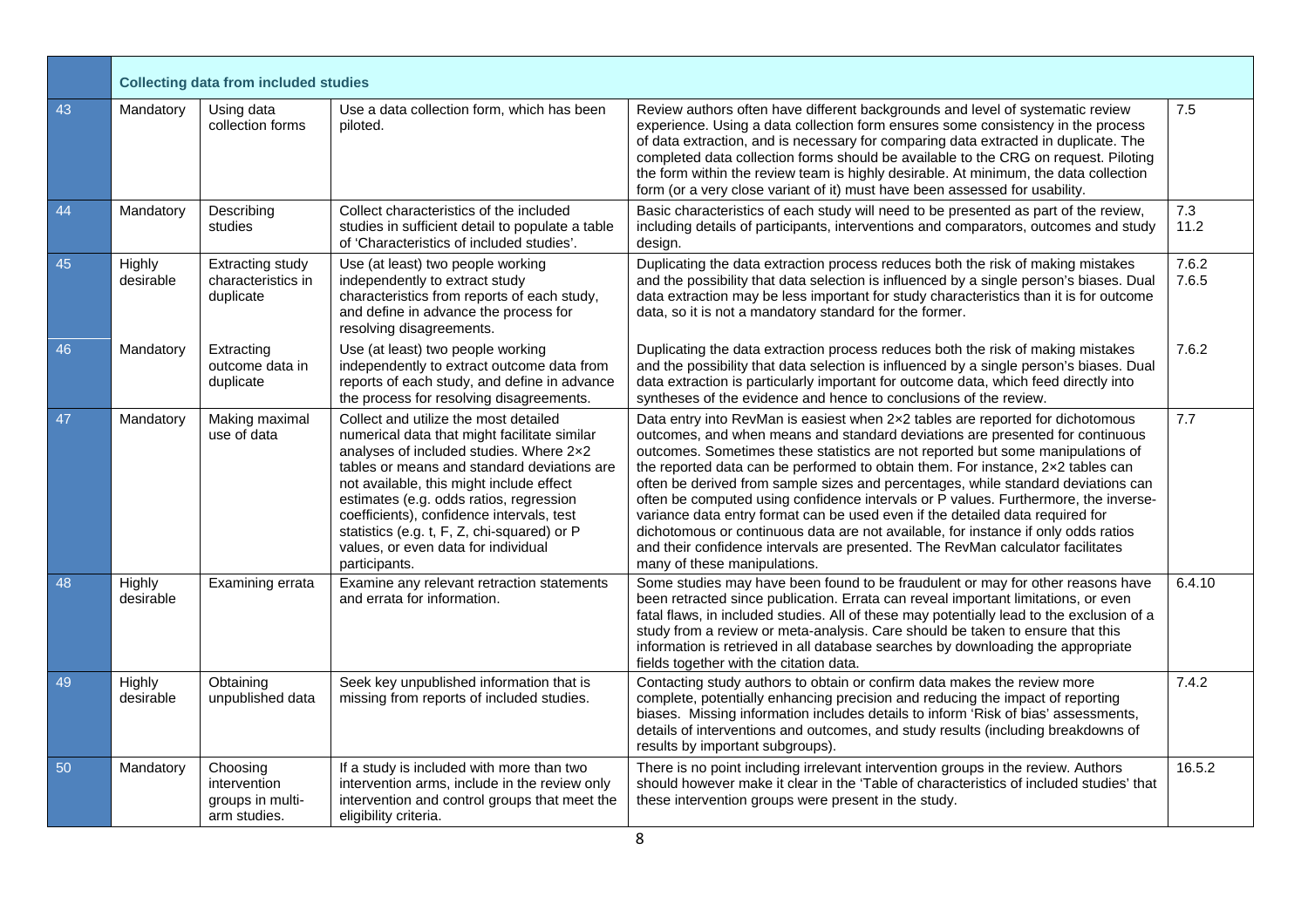| 51 | Mandatory           | Checking<br>accuracy of<br>numeric data in<br>the review.                | Compare magnitude and direction of effects<br>reported by studies with how they are<br>presented in the review, taking account of<br>legitimate differences.                                                                                                                                                                                | This is a reasonably straightforward way for authors to check a number of potential<br>problems, including typographical errors in studies' reports, accuracy of data<br>collection and manipulation, and data entry into RevMan. For example, the<br>direction of a standardized mean difference may accidentally be wrong in the<br>review. A basic check is to ensure the same qualitative findings (e.g. direction of<br>effect and statistical significance) between the data as presented in the review and<br>the data as available from the original study. Results in forest plots should agree<br>with data in the original report (point estimate and confidence interval) if the same<br>effect measure and statistical model is used. |                                                               |
|----|---------------------|--------------------------------------------------------------------------|---------------------------------------------------------------------------------------------------------------------------------------------------------------------------------------------------------------------------------------------------------------------------------------------------------------------------------------------|----------------------------------------------------------------------------------------------------------------------------------------------------------------------------------------------------------------------------------------------------------------------------------------------------------------------------------------------------------------------------------------------------------------------------------------------------------------------------------------------------------------------------------------------------------------------------------------------------------------------------------------------------------------------------------------------------------------------------------------------------|---------------------------------------------------------------|
|    |                     | Assessing risk of bias in included studies                               |                                                                                                                                                                                                                                                                                                                                             |                                                                                                                                                                                                                                                                                                                                                                                                                                                                                                                                                                                                                                                                                                                                                    |                                                               |
| 52 | Mandatory           | Assessing risk of<br>bias                                                | Assess the risk of bias for each included<br>study. For randomized trials, the Cochrane<br>'Risk of bias' tool should be used, involving<br>judgements and supports for those<br>judgements across a series of domains of<br>bias, as described in Chapter 8 of the<br>Cochrane Handbook (version 5 or later).                              | The risk of bias of every included study in a Cochrane review must be explicitly<br>considered to determine the extent to which its findings can be believed, noting that<br>risks of bias might vary by outcome. Recommendations for assessing bias in<br>randomized studies included in Cochrane Reviews are now well-established. The<br>new tool – as described in the Cochrane Handbook – must be used for all<br>randomized trials in new reviews and all newly included randomized trials in<br>updated reviews. This does not prevent other tools being used. The discussions in<br>Chapters 8 and 13 of the Cochrane Handbook should be used to inform the<br>selection of an appropriate tool for non-randomized studies.                | 8.5<br>8.9<br>8.10<br>8.11<br>8.12<br>8.13<br>8.14<br>$8.15*$ |
| 53 | Mandatory           | Assessing risk of<br>bias in duplicate                                   | Use (at least) two people working<br>independently to apply the risk of bias tool to<br>each included study, and define in advance<br>the process for resolving disagreements.                                                                                                                                                              | Duplicating the risk of bias assessment reduces both the risk of making mistakes<br>and the possibility that assessments are influenced by a single person's biases.                                                                                                                                                                                                                                                                                                                                                                                                                                                                                                                                                                               | 7.6.2<br>8.3.4                                                |
| 54 | Mandatory           | Supporting<br>judgements of risk<br>of bias                              | Justify judgements of risk of bias (high, low<br>and unclear) and provide this information in<br>the 'Risk of bias' tables (as 'Support for<br>judgement').                                                                                                                                                                                 | Providing support for the judgement makes the process transparent. Items which<br>are judged to be at an unclear risk of bias but without accompanying information<br>supporting the judgment appear as empty cells in the graphical plots based on the<br>risk of bias tool in the published review.                                                                                                                                                                                                                                                                                                                                                                                                                                              | 8.5.1<br>8.5.2                                                |
| 55 | Highly<br>desirable | Providing sources<br>of information for<br>risk of bias<br>assessments   | Collect the source of information for each<br>risk of bias judgement (e.g. quotation,<br>summary of information from a trial report,<br>correspondence with investigator etc). Where<br>judgements are based on assumptions<br>made on the basis of information provided<br>outside publicly available documents, this<br>should be stated. | Readers/editors/referees should have the opportunity to see for themselves where<br>supports for judgments have been obtained.                                                                                                                                                                                                                                                                                                                                                                                                                                                                                                                                                                                                                     | 8.5.2                                                         |
| 56 | Highly<br>desirable | Differentiating<br>between<br>performance bias<br>and detection<br>bias. | Consider separately the risks of bias due to<br>lack of blinding for (i) participants and study<br>personnel (performance bias), and (ii)<br>outcome assessment (detection bias).                                                                                                                                                           | The use of mutually exclusive domains of bias (e.g. selection bias, performance<br>bias, detection bias, attrition bias and reporting bias) provides a more<br>comprehensive framework for considering biases in randomized trials. The changes<br>to RevMan in March 2011 made this framework a more central part of the process<br>than it was previously.                                                                                                                                                                                                                                                                                                                                                                                       | 8.5.1<br>$8.11.1*$<br>$8.12.1*$                               |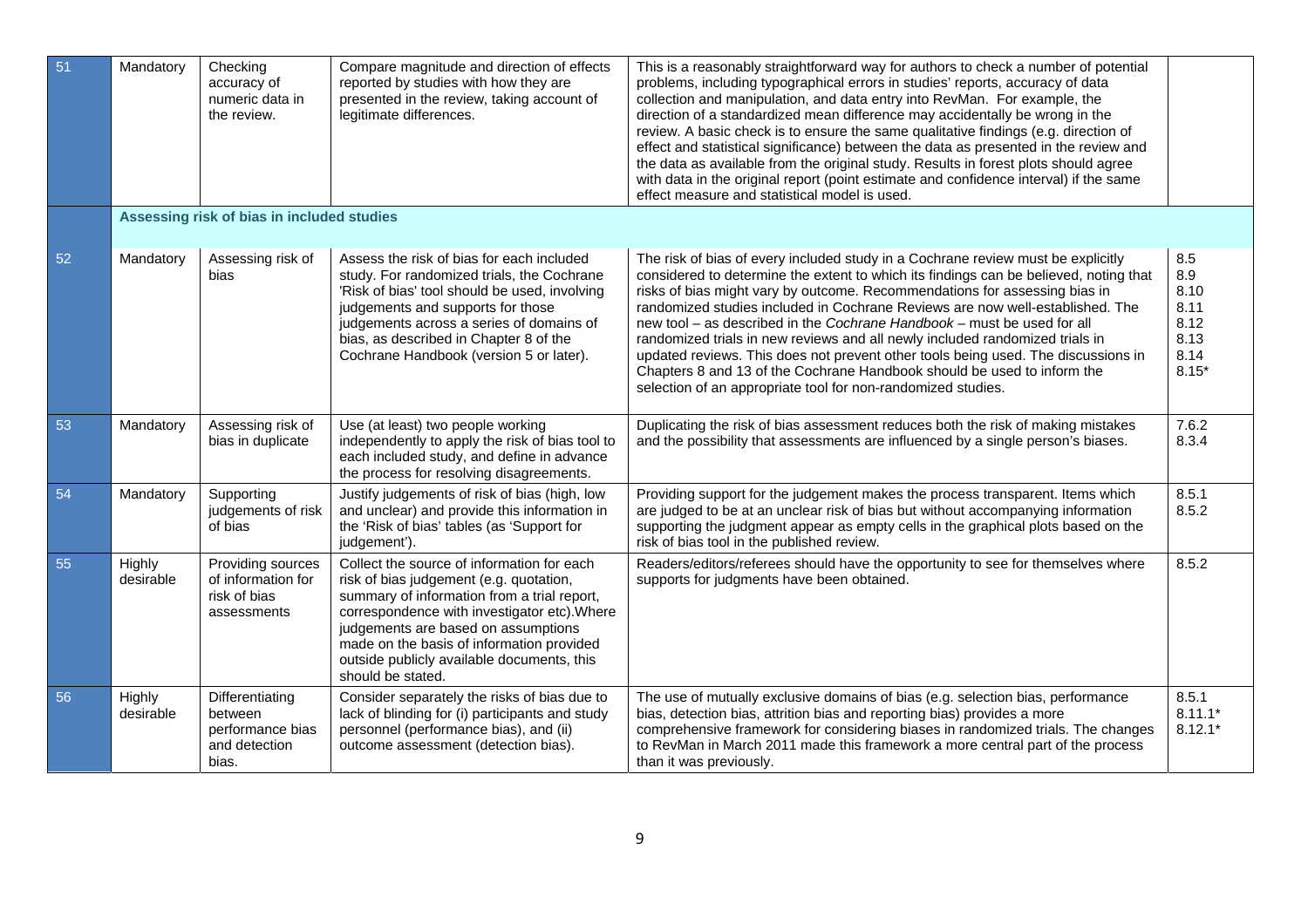| 57 | Highly<br>desirable | Assessing risk of<br>bias due to lack of<br>blinding for<br>different<br>outcomes | Consider blinding separately for different key<br>outcomes.                                                                                                                                                                                                               | The risk of bias due to lack of blinding may be different for different outcomes (e.g.<br>for unblinded outcome assessment, risk of bias for all-cause mortality may be very<br>different from that for a patient-reported pain scale). When there are multiple<br>outcomes, they should be grouped (e.g. objective versus subjective).                                                                                                                                                                                                     | 8.5.1<br>8.11.2<br>$8.12.2*$ |
|----|---------------------|-----------------------------------------------------------------------------------|---------------------------------------------------------------------------------------------------------------------------------------------------------------------------------------------------------------------------------------------------------------------------|---------------------------------------------------------------------------------------------------------------------------------------------------------------------------------------------------------------------------------------------------------------------------------------------------------------------------------------------------------------------------------------------------------------------------------------------------------------------------------------------------------------------------------------------|------------------------------|
| 58 | Highly<br>desirable | Assessing<br>completeness of<br>data for different<br>outcomes                    | Consider the impact of missing data<br>separately for different key outcomes to<br>which an included study contributes data.                                                                                                                                              | When considering risk of bias due to incomplete (missing) outcome data, this often<br>cannot reliably be done for the study as a whole. The risk of bias due to missing<br>outcome data may be different for different outcomes. For example, there may be<br>less drop-out for a three-month outcome than for a six-year outcome. When there<br>are multiple outcomes, they should be grouped (e.g. short term versus long term).<br>Judgements should be attempted about which outcomes are thought to be at high<br>or low risk of bias. | 8.5.1                        |
| 59 | Highly<br>desirable | Summarizing risk<br>of bias<br>assessments                                        | Summarize the risk of bias for each key<br>outcome for each study.                                                                                                                                                                                                        | This reinforces the link between the characteristics of the study design and their<br>possible impact on the results of the study, and is an important pre-requisite for the<br>GRADE approach to assessing the quality of the body of evidence.                                                                                                                                                                                                                                                                                            | 8.7                          |
| 60 | Highly<br>desirable | Addressing risk of<br>bias in the<br>synthesis                                    | Address risk of bias in the synthesis<br>(whether qualitative or quantitative). For<br>example, present analyses stratified<br>according to summary risk of bias, or<br>restricted to studies at low risk of bias.                                                        | Review authors should consider how study biases affect conclusions. This is useful<br>in determining the strength of conclusions and how future research should be<br>designed and conducted.                                                                                                                                                                                                                                                                                                                                               | 8.8                          |
| 61 | Mandatory           | Incorporating<br>assessments of<br>risk of bias                                   | If randomized trials have been assessed<br>using one or more tools in addition to the<br>Cochrane 'Risk of bias' tool, use the<br>Cochrane tool as the primary assessment of<br>bias for interpreting results, choosing the<br>primary analysis, and drawing conclusions. | For consistency of approach across Cochrane reviews, the Cochrane risk of bias<br>tool should take precedence when two or more tools are used. The Cochrane tool<br>also feeds directly into the GRADE approach for assessing the quality of the body of<br>evidence.                                                                                                                                                                                                                                                                       | 8.5                          |
|    |                     | Synthesizing the results of included studies                                      |                                                                                                                                                                                                                                                                           |                                                                                                                                                                                                                                                                                                                                                                                                                                                                                                                                             |                              |
| 62 | Mandatory           | Combining<br>different scales                                                     | If studies are combined with different scales,<br>ensure that higher scores for continuous<br>outcomes all have the same meaning for<br>any particular outcome; explain the direction<br>of interpretation; and report when directions<br>were reversed.                  | Sometimes scales have higher scores that reflect a 'better' outcome and sometimes<br>lower scores reflect 'better' outcome. Meaningless (and misleading) results arise<br>when effect estimates with opposite clinical meanings are combined                                                                                                                                                                                                                                                                                                | 9.2.3.2                      |
| 63 | Mandatory           | Ensuring meta-<br>analyses are<br>meaningful                                      | Undertake (or display) a meta-analysis only<br>if participants, interventions, comparisons<br>and outcomes are judged to be sufficiently<br>similar to ensure an answer that is clinically<br>meaningful.                                                                 | Meta-analyses of very diverse studies can be misleading, for example of studies<br>using different forms of control. Clinical diversity does not necessarily indicate that a<br>meta-analysis should not be performed. However, authors must be clear about the<br>underlying question that all studies are addressing.                                                                                                                                                                                                                     | 9.1.4                        |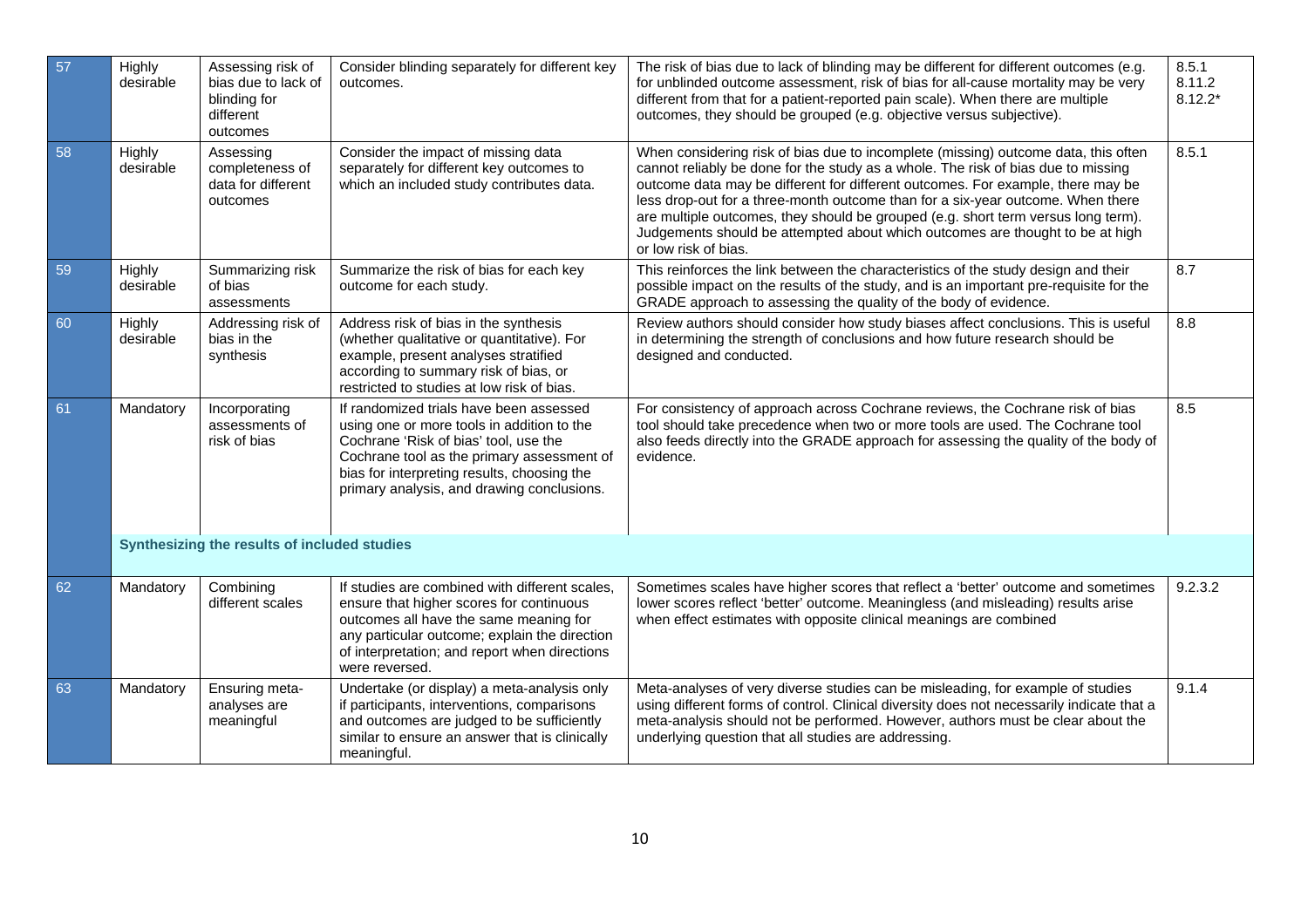| 64 | Mandatory           | Assessing<br>statistical<br>heterogeneity                                       | Assess the presence and extent of between-<br>study variation when undertaking a meta-<br>analysis.                                                                                               | The presence of heterogeneity affects the extent to which generalizable conclusions<br>can be formed. It is important to identify heterogeneity in case there is sufficient<br>information to explain it and offer new insights. Authors should recognise that there<br>is much uncertainty in measures such as I-squared and tau-squared when there are<br>few studies. Thus, use of simple thresholds to diagnose heterogeneity should be<br>avoided.                                                                                                                                                                                | 9.5.2               |
|----|---------------------|---------------------------------------------------------------------------------|---------------------------------------------------------------------------------------------------------------------------------------------------------------------------------------------------|----------------------------------------------------------------------------------------------------------------------------------------------------------------------------------------------------------------------------------------------------------------------------------------------------------------------------------------------------------------------------------------------------------------------------------------------------------------------------------------------------------------------------------------------------------------------------------------------------------------------------------------|---------------------|
| 65 | Highly<br>desirable | Addressing<br>missing outcome<br>data                                           | Consider the implications of missing<br>outcome data from individual participants<br>(due to losses to follow up or exclusions<br>from analysis).                                                 | Incomplete outcome data can introduce bias. In most circumstances, authors should<br>follow the principles of intention to treat analyses as far as possible (this may not be<br>appropriate for adverse effects or if trying to demonstrate equivalence). Risk of bias<br>due to incomplete outcome data is addressed in the Cochrane risk of bias tool.<br>However, statistical analyses and careful interpretation of results are additional<br>ways in which the issue can be addressed by review authors. Imputation methods<br>can be considered (accompanied by, or in the form of, sensitivity analyses).                      | 16.2                |
| 66 | Highly<br>desirable | Addressing<br>skewed data                                                       | Consider the possibility and implications of<br>skewed data when analysing continuous<br>outcomes.                                                                                                | Skewed data are sometimes not usefully summarized by means and standard<br>deviations. While statistical methods are approximately valid for large sample sizes,<br>skewed outcome data can lead to misleading results when studies are small.                                                                                                                                                                                                                                                                                                                                                                                         | 9.4.5.3             |
| 67 | Mandatory           | Addressing<br>studies with more<br>than two groups                              | If multi-arm studies are included, analyse<br>multiple intervention groups in an<br>appropriate way that avoids arbitrary<br>omission of relevant groups and double-<br>counting of participants. | Excluding relevant groups decreases precision and double counting increases<br>precision spuriously; both are inappropriate and unnecessary. Alternative strategies<br>include combining intervention groups, separating comparisons into different forest<br>plots and using multiple treatments meta-analysis.                                                                                                                                                                                                                                                                                                                       | 7.7.3.8<br>16.5.4   |
| 68 | Mandatory           | Comparing<br>subgroups                                                          | If subgroup analyses are to be compared,<br>and there are judged to be sufficient studies<br>to do this meaningfully, use a formal<br>statistical test to compare them.                           | Concluding that there is a difference in effect in different subgroups on the basis of<br>differences in the level of statistical significance within subgroups can be very<br>misleading.                                                                                                                                                                                                                                                                                                                                                                                                                                             | 9.6.3.1             |
| 69 | Mandatory           | Interpreting<br>subgroup<br>analyses                                            | If subgroup analyses are conducted, follow<br>the subgroup analysis plan specified in the<br>protocol without undue emphasis on<br>particular findings.                                           | Selective reporting, or over-interpretation, of particular subgroups or particular<br>subgroup analyses should be avoided. This is especially a problem when multiple<br>subgroup analyses are performed. This does not preclude the use of sensible and<br>honest post hoc sub group analyses.                                                                                                                                                                                                                                                                                                                                        | 9.6.5.2             |
| 70 | Mandatory           | Considering<br>statistical<br>heterogeneity<br>when interpreting<br>the results | Take into account any statistical<br>heterogeneity when interpreting the results,<br>particularly when there is variation in the<br>direction of effect.                                          | The presence of heterogeneity affects the extent to which generalizable conclusions<br>can be formed. If a fixed-effect analysis is used, the confidence intervals ignore the<br>extent of heterogeneity. If a random-effects analysis is used, the result pertains to<br>the mean effect across studies. In both cases, the implications of notable<br>heterogeneity should be addressed. It may be possible to understand the reasons<br>for the heterogeneity if there are sufficient studies.                                                                                                                                      | 9.5.4               |
| 71 | Mandatory           | Addressing non-<br>standard designs                                             | Consider the impact on the analysis of<br>clustering, matching or other non-standard<br>design features of the included studies.                                                                  | Cluster-randomized trials, cross-over trials, studies involving measurements on<br>multiple body parts, and other designs need to be addressed specifically, since a<br>naive analysis might underestimate or overestimate the precision of the study.<br>Failure to account for clustering is likely to overestimate the precision of the study -<br>i.e. to give it confidence intervals that are too narrow and a weight that is too large.<br>Failure to account for correlation is likely to underestimate the precision of the study<br>- i.e. to give it confidence intervals that are too wide and a weight that is too small. | 9.3<br>16.3<br>16.4 |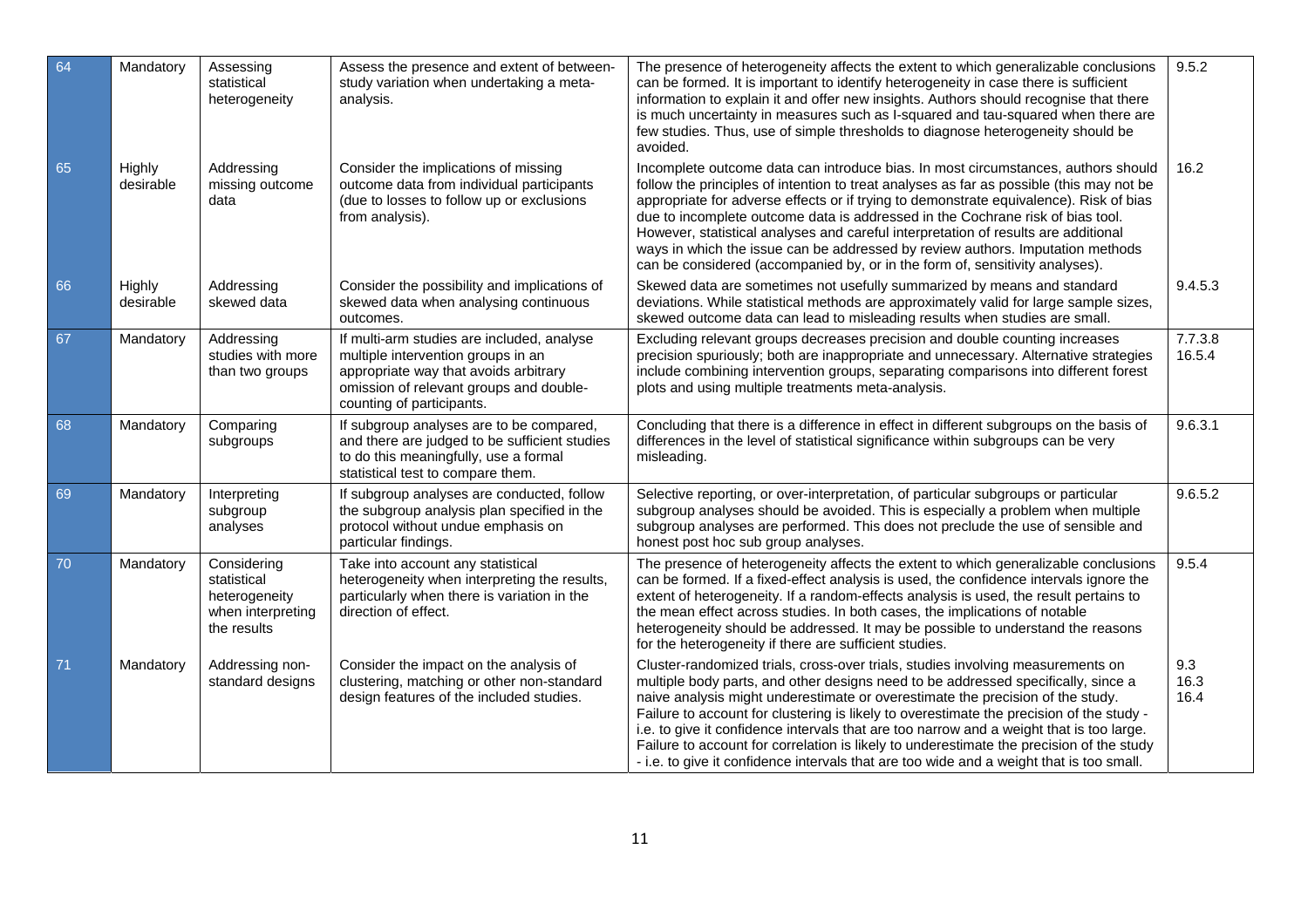| 72 | Highly<br>desirable | Sensitivity<br>analysis                       | Use sensitivity analyses to assess the<br>robustness of results, such as the impact of<br>notable assumptions, imputed data,<br>borderline decisions and studies at high risk<br>of bias.                                                                                                                                                                                                                                                                                                                                                                                                                                                                                                                                                                                                                                                   | It is important to be aware when results are robust, since the strength of the<br>conclusion may be strengthened or weakened.                                                                                                                                                                                                                                                                                                                                                      | 9.7              |
|----|---------------------|-----------------------------------------------|---------------------------------------------------------------------------------------------------------------------------------------------------------------------------------------------------------------------------------------------------------------------------------------------------------------------------------------------------------------------------------------------------------------------------------------------------------------------------------------------------------------------------------------------------------------------------------------------------------------------------------------------------------------------------------------------------------------------------------------------------------------------------------------------------------------------------------------------|------------------------------------------------------------------------------------------------------------------------------------------------------------------------------------------------------------------------------------------------------------------------------------------------------------------------------------------------------------------------------------------------------------------------------------------------------------------------------------|------------------|
| 73 | Mandatory           | Interpreting<br>results                       | Interpret a statistically non-significant P<br>value (e.g. larger than 0.05) as a finding of<br>uncertainty unless confidence intervals are<br>sufficiently narrow to rule out an important<br>magnitude of effect.                                                                                                                                                                                                                                                                                                                                                                                                                                                                                                                                                                                                                         | Authors commonly mistake a lack of evidence of effect as evidence of a lack of<br>effect.                                                                                                                                                                                                                                                                                                                                                                                          | 12.4.2<br>12.7.4 |
| 74 | Highly<br>desirable | Investigating<br>reporting biases             | Consider the potential impact of reporting<br>biases on the results of the review or the<br>meta-analyses it contains.                                                                                                                                                                                                                                                                                                                                                                                                                                                                                                                                                                                                                                                                                                                      | There is overwhelming evidence of reporting biases of various types. These can be<br>addressed at various points in the review. A thorough search, and attempts to<br>obtain unpublished results, might minimize the risk. Analyses of the results of<br>included studies, for example using funnel plots, can sometimes help determine the<br>possible extent if the problem, as can attempts to identify study protocols, which<br>should be a more routine feature of a review. | 10.1<br>10.2     |
|    |                     | <b>Summarizing the findings</b>               |                                                                                                                                                                                                                                                                                                                                                                                                                                                                                                                                                                                                                                                                                                                                                                                                                                             |                                                                                                                                                                                                                                                                                                                                                                                                                                                                                    |                  |
| 75 | Highly<br>desirable | Including a<br>'Summary of<br>Findings' table | Include a 'Summary of Findings' table<br>according to recommendations described in<br>Chapter 10 of the Cochrane Handbook<br>(version 5 or later). Specifically:<br>include results for one population group<br>(with few exceptions);<br>indicate the intervention and the<br>comparison intervention;<br>include seven or fewer patient-important<br>$\bullet$<br>outcomes:<br>describe the outcomes (e.g. scale,<br>scores, follow-up);<br>indicate the number of participants and<br>studies for each outcome;<br>present at least one baseline risk for<br>each dichotomous outcome (e.g. study<br>population or median/medium risk) and<br>baseline scores for continuous<br>outcomes (if appropriate);<br>summarize the intervention effect (if<br>appropriate); and<br>include a measure of the quality of the<br>body of evidence. | These are standards which should be consistently applied across reviews. Authors<br>should justify why a 'Summary of Findings' table is not included if this is the case.                                                                                                                                                                                                                                                                                                          | 11.5             |